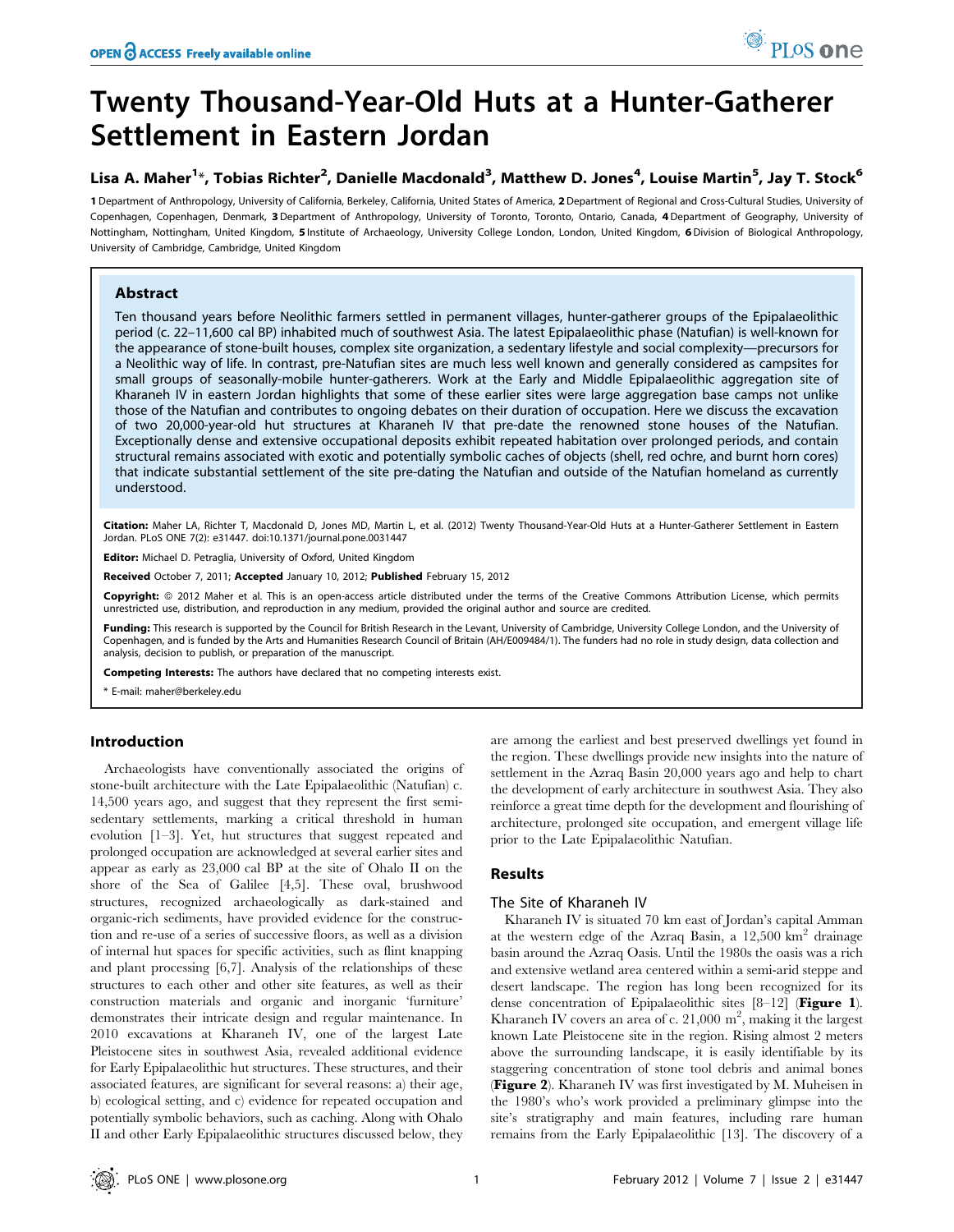number of Late Pleistocene sites in eastern Jordan, some of which are similar in size and density to Kharaneh IV [8], emphasize recent acknowledgment that areas such the Azraq Basin may have formed settlement refugia during harsher periods of the LGM [14– 16]. Renewed Late Pleistocene research since 2005 by the Epipalaeolithic Foragers of Azraq Project (EFAP) has begun to revisit this important area through new excavation at Kharaneh IV and Ayn Qasiyya, accompanied by a program of intensive palaeoenvironmental research [17–25]. Geoarchaeological work on- and off-site provides evidence for a well-watered and wellvegetated Last Glacial Maximum (LGM) habitat in Wadi Kharaneh that highlights the complexity of palaeoenvironmental and palaeoclimatic reconstructions for this and other parts of the Near East region during the LGM e.g. [26,27], the implications of which are discussed below.

Since 2008 three seasons of excavation at Kharaneh IV have documented approximately one thousand years of repeated and sequential occupation. Thirteen Accelerator Mass Spectrometry dates obtained from the principle excavation areas allow us to confidently date the occupation of the site to between 19.9 and 18.6 ka cal BP (68% confidence level, INTCal 09). Excavations have been carried out in two main areas (Areas A and B) in which prolonged and intense phases of occupation were documented with no evidence for hiatuses in deposition [20]. The uninterrupted sequence is characterized by very dense archaeological deposits (up to  $23,000$  pieces of chipped stone/m<sup>3</sup> and similar

frequencies of fauna) throughout all occupational horizons. This depth and density of material suggests that people occupied this now-arid area on a protracted basis and gathered at the site regularly to produce such extensive artifact densities over such a large area and depth. While acknowledging that such qualitative terms as prolonged, continuous, or regular occupation are extremely difficult to quantify and discussions regarding the definition of sedentism continue, e.g., [2,28–31], we endeavor to contribute to ongoing debates on the duration of occupation of large aggregation sites with the findings from these structures and continued analyses of artifact assemblages and site-formation processes. As an aggregation site, repeated occupation led to the formation of a complex stratigraphy. Unlike other contemporary sites in the region, Kharaneh IV spans several Epipalaeolithic phases and has rich assemblages of stone tools, worked bone objects, red ochre, and marine shell beads. The preservation of botanical remains, especially charcoal, is excellent. Extensive flotation of all excavated sediments has allowed us to recover a large amount of charcoal from most contexts.

In Area B our work focuses on a combination of horizontal excavation and vertical exposure of the complete stratigraphic profile of the site's deepest part. The sequence of deposits offers a fine-grained record of the formation of the site. Thin (2–3 cm) and compacted occupation surfaces alternate with thicker (10–15 cm) midden deposits characterized by very dense concentrations of chipped stone and faunal remains. Occupational deposits in Area



Figure 1. Map of the Azraq Basin showing the location of Kharaneh IV in relation to other Epipalaeolithic sites in the Azraq Basin. doi:10.1371/journal.pone.0031447.g001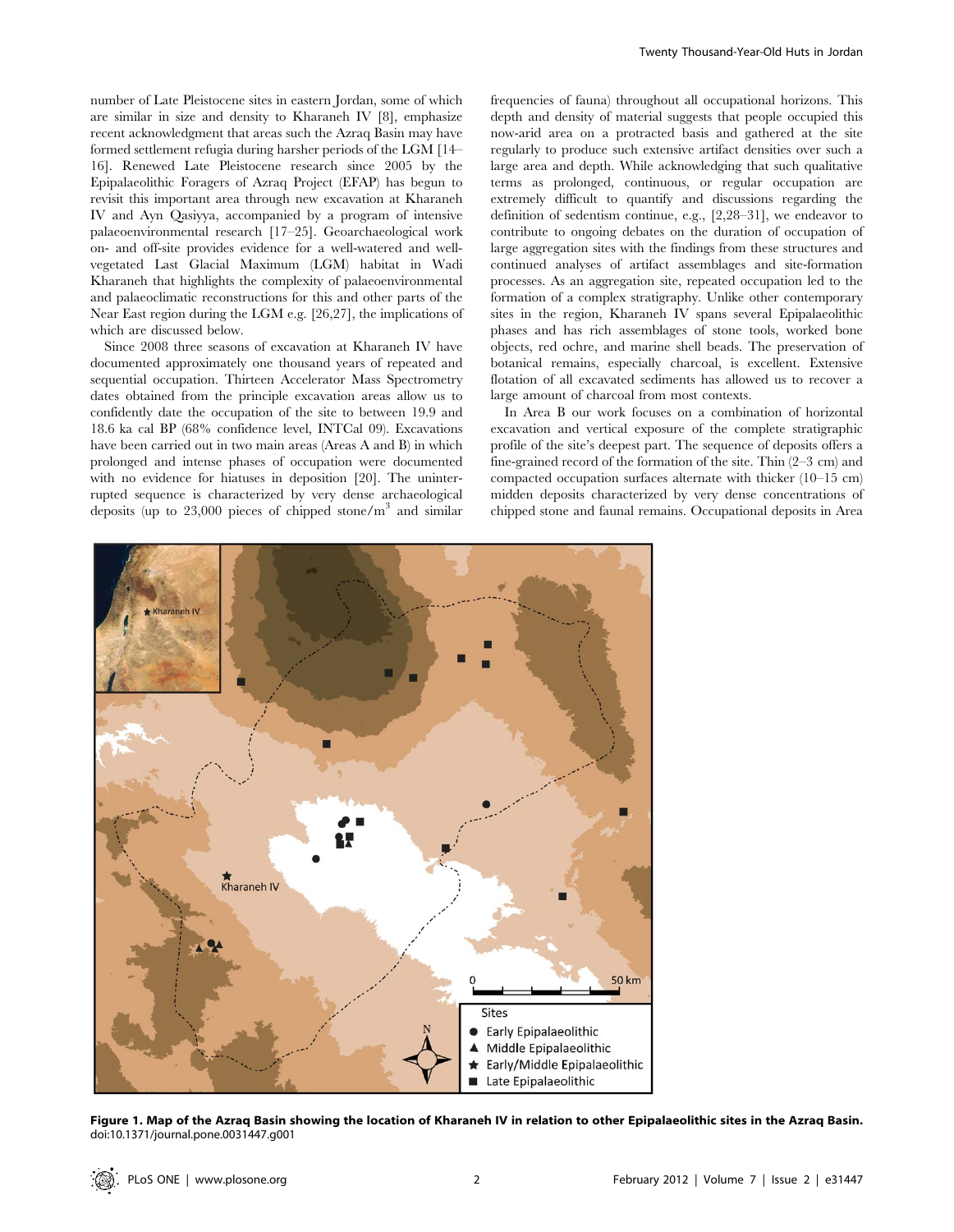

Figure 2. The Early and Middle Epipalaeolithic site of Kharaneh IV. A) A view of the site looking northwards towards Qasr Kharaneh in the background showing the prehistoric mound as it rises above the wadi terrace. B) An aerial view of the site just after excavations in 2008 (photo courtesy of I. Ruben). doi:10.1371/journal.pone.0031447.g002

B reach a depth of 1.35 m below the surface, below which is archaeologically sterile clay representing the deposits of an ancient lake. Charcoal taken directly from the exposed sections here has provided a continuous sequence of radiocarbon dates for the Early Epipalaeolithic spanning from c. 19.9 to 18.9 ka cal BP (68% confidence level, INTCal 09). The lithic industry of Area B is dominated by the production of narrow and gracile bladelets and non-geometric microliths traditionally referred to as belonging to the Kebaran industry. Muheisen reported several large pit features and two human burials in Area B [13,32]. Our excavations have revealed further pit features, compacted surfaces, numerous hearths, associated middens, and ash dumps. Discussed in detail here, our most recent excavations in 2010 uncovered new evidence for one, possibly two, hut structures dated to 19,400 cal BP (Figure 3).

#### The Structures

Structure 1 was exposed approximately 60 cm below modern surface in Area B. It is oval in plan, measuring 3.2 m by 2.2 m and consists of several distinct layers. The structure was placed into a shallow depression dug into the preceding occupation deposits. A thin (2–3 cm), compact, dark reddish-brown clayey deposit represents the former floor of the structure. It is overlain by an organic-rich, black layer (c. 5 cm thick) containing abundant charcoal fragments (Figure 4) that represent the residue of in situ burning. Burning also reddened the structure's former floor, making its deposits notably different in color and texture from the sediments surrounding the dwelling.

Sitting on top of the structure's floor and covered by the black burnt layer were two fragments of groundstone, a large flat stone, red ochre, and five articulated wild aurochs lumbar vertebrae (Figure 5C). Also nearby, just slightly east of the structures centre,

were three distinct concentrations of pierced marine shells, each accompanied by a large (c.  $10\times5$  cm) chunk of red ochre, sitting on top of the burnt layer around a large, flat stone (Figure 5B). The entire structure was covered in a brownish-orange, coarse sand largely devoid of artifacts. The three caches of ochre and marine shell produced over 1000 pierced shells, including species from both the Mediterranean and Red Seas, imported to the site over distances of 130 km and 270 km, respectively. The almost sterile, orange sand covering the shell caches has only been found in association with the hut structures (see below). It does not occur in any other archaeological context, nor does it appear naturally in the immediate vicinity of the site, indicating it would have to have been brought in, perhaps to cover the dwellings and their associated features. In addition, large stones are not found naturally in any on-site deposits, so their presence in the hut structure suggests intentional placement.

Muheisen first suggested a possible hut floor in Area B (his Area R/S2/60) in the 1980's when his trench cut into the corner of a dark brown layer (Couche V) beneath which he recorded two human burials [33]. EFAP reopened excavations in Area B partly to fully document these and other associated features. Radiocarbon samples obtained from EFAP's deep sounding in Area B, where the hut floor was first recognized, provide a solid chronological context for Structure 1. Two charcoal samples identified as *Chenopodiaceae* sp. and an indeterminate *Dicot* sp. were radiocarbon dated using Accelerator Mass Spectrometry (OxA 22273:  $15,890 \pm 90$  and OxA 22274:  $15770 \pm 80$ , respectively). These samples came from immediately above and immediately below Structure 1's floor and date the structure to between 19.2 and 18.8 ka cal BP (68% confidence, IntCal 09). These dates fit into a stratigraphically coherent sequence of twelve newly obtained dates, which contains no major outliers. We will discuss this sequence in more detail elsewhere.

By analogy with the hut structures from Ohalo II, we interpret the thin, burnt, charcoal-rich layer on top of the structure's floor as the remnants of the hut's former superstructure, which burned and collapsed onto the floor. Further examination of the macro- and micro-botanical remains taken from this layer is currently underway, but the types of charcoal documented in other contexts (see above) suggest it highly likely that this was probably constructed of locally-available vegetation. Shrub and tree charcoal from Chenopodiaceae sp. and tamarisk have been identified from associated contexts in Area B (S. Colledge, pers. comm.).

The three concentrations of ochre and marine shells are particularly intriguing. Together these produced as many pierced marine shells as found in the entirety of the remaining excavation areas. Pierced holes strongly suggest that these were pendants of some kind, either worn as necklaces, headdresses, sewn onto clothing or attached to other artifacts [23]. Their import to the Azraq Basin over considerable distances suggests that they may have been considered valuable, potentially as symbolically important objects. Their concentration, orientation around the stone and association with lumps of ochre suggests that they were intentionally placed on top of the burnt remnants of the hut's superstructure. If this were the case, the shells and ochre may represent a post-destruction or post-abandonment offering, and it is possible that the burning of the hut was deliberate. It is intriguing that Muheisen reported the location of the two human burials as being situated beneath the layer of the hut floor (Couche V) [13]. Both of the burials are adult males, one with moderate osteoarthritis. This individual was relatively complete and buried with two large stones over his head and another two over his legs. A photograph of this burial shows one large stone and a gazelle horn core adjacent to his skull. The second individual was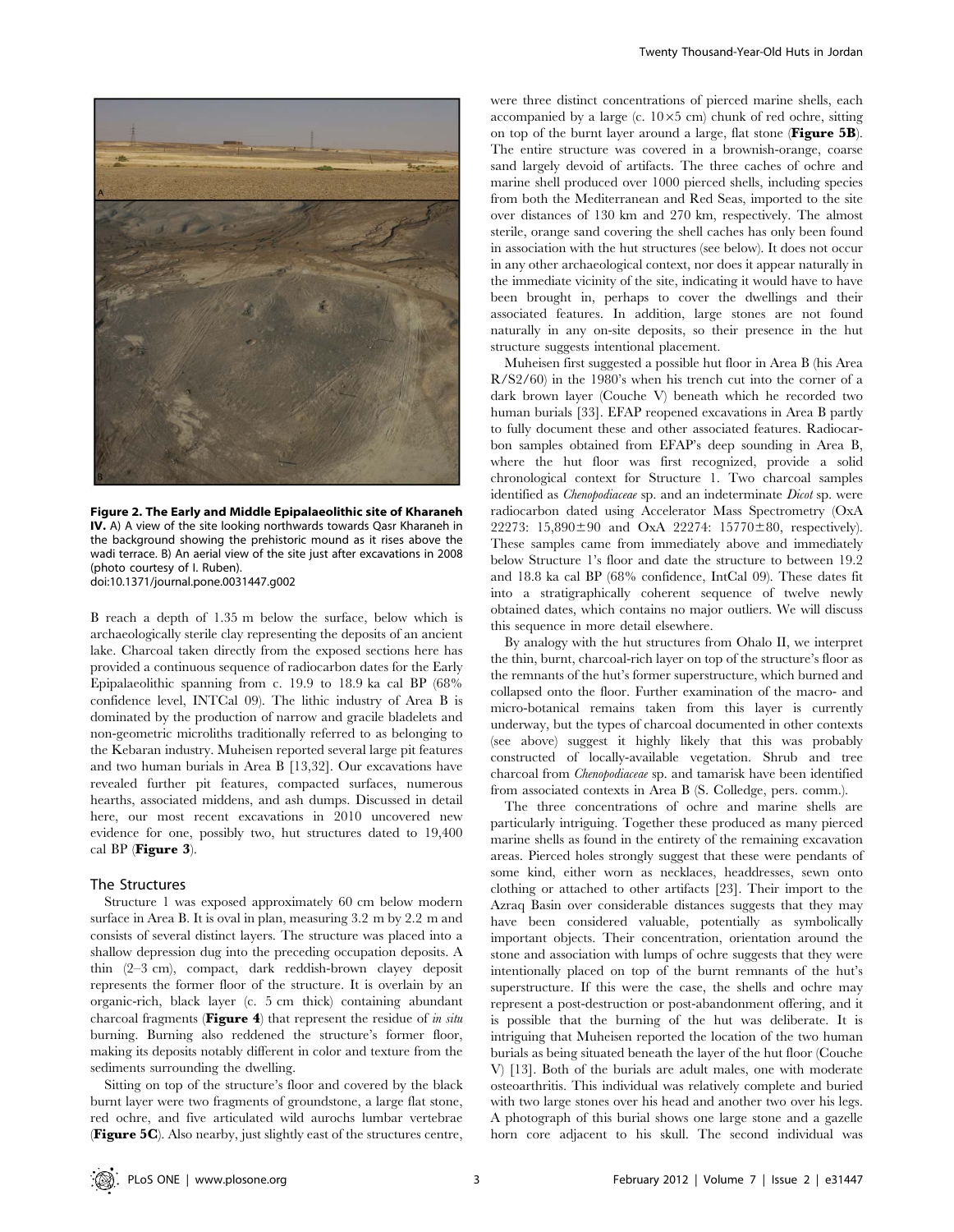

Figure 3. Plan drawing of Structures 1 and 2 showing the dimensions of each hut and their position relative to each other. The light grey shaded area in the top of the plan shows the location of Muheisen's original trench cutting slightly into the corner of Structure 1. Thus, this portion of the edge of Structure 1 is hypothesized from the dimensions of the remainder of the structure. The light pinkish shading shows an area of disturbance cut into a portion of Structure 1's southern boundary. doi:10.1371/journal.pone.0031447.g003

reported as a partial burial alongside the first. Unfortunately, the published reports and the remaining excavation records do not allow precise reconstruction of the stratigraphic relationship between hut and human remains. However, as we discuss below, a second hut structure (Structure 2) is also associated with human body parts. It is tempting to link the deliberate placing of the shell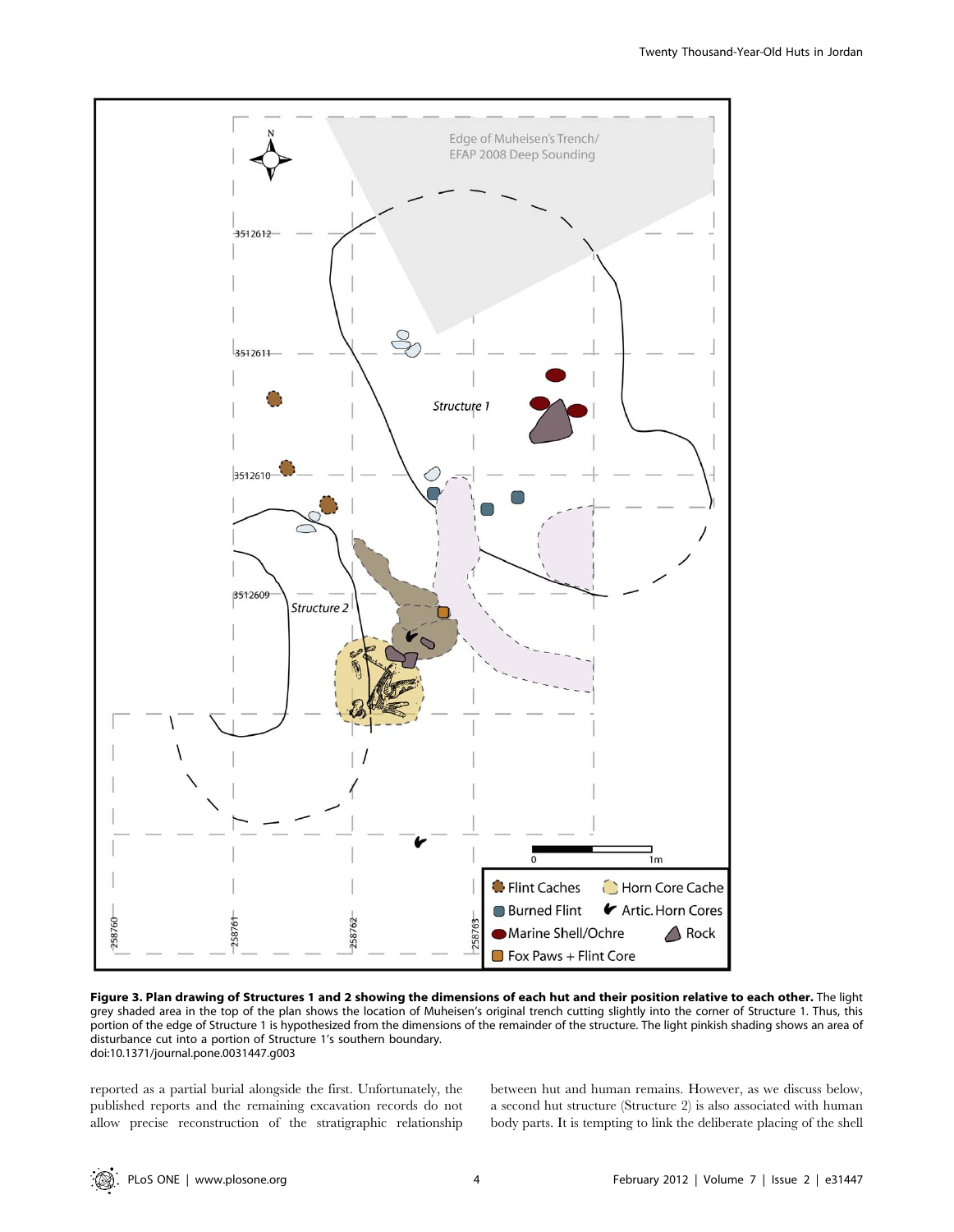

Figure 4. West and South section drawings in Area B showing the stratigraphic relationships between Structure 1 and its surrounding deposits. This section was exposed before the horizontal exposure of hut structure 1 by Muheisen's original sounding in this area and cleaned and drawn by EFAP in 2008. doi:10.1371/journal.pone.0031447.g004

and ochre caches and the hut burning with the interment of two human bodies beneath. However, only further excavation and discovery of further human remains at the site will allow us to fully test this hypothesis.

Although only partially excavated, Structure 2 has a similar stratigraphic profile to Structure 1. It consists of a shallow, semicircular depression dug into existing cultural deposits. Filling the depression is compact, light-colored clay, overlain by several overlapping dark-colored, organic-rich layers that appear to represent several episodes of hut floor re-use. This structure does not show evidence of burning like Structure 1. Notably, this hut also has sterile orange-brown sand in its uppermost levels. The complete dimensions of this structure remain unknown until it is fully excavated; however, it appears similar in size to Structure 1. Although no shell/ochre caches have been found in Structure 2, a cache of gazelle and aurochsen horn cores was found on the edge of the structure (Figure 5A). Overlying the hut were midden-like deposits rich in animal bone and chipped stone debris. Dug into this sediment was a pit discernable by a notably higher concentration of semi-articulated animal bones and a single isolated human tibia (right, adult). Isolated human body parts are not uncommon at early Epipalaeolithic sites, and may indicate either the disturbance of burials by later activities, non-interment burial practices (e.g., exposure), or secondary burial practices [24,34,35]. It is nevertheless intriguing to note the association of both structures with human remains. We will return to this point later on in our discussion.

The distance between these two huts is less than 2 m, and the space in between also contains several interesting features (Figures 3, 5, 6, 7). There are two distinct chipped stone concentrations or caches, each of which contains at least one core and several narrow, gracile bladelets and associated knapping debris (chips, core trimming flakes and blades) (Figure 6A). One of these caches also contained a bone point. There are also three large chunks of flint that have been extensively burned and are thermally fractured (Figure 6B). They are found immediately outside the southern boundary of Structure 1 and are partially covered by sterile orange sand, suggesting they were burned and fractured in situ during burning.

In addition to these features there was also a hearth that contained a fragment of a grinding slab placed on end along the southern edge of the hearth. Immediately to the north of the hearth (south of Structure 1) was a complete tortoise shell, a large rounded stone, and four articulated fox paws surrounding a flint core that are likely the remains of a pelt pouch (Figure 7A–B). To the south and west of the hearth were two sets of gazelle horn cores still attached to the skull at base, burnt and placed upright in the general area around the hearth (Figure 7C).

The depositional context and stratigraphy in Area B, as well as the features between them, suggests these huts may have been in use at the same time; however, they experienced different life histories. Structure 1 seems to have burned down and been buried with marine shell and ochre. The evidence for abandonment of Structure 2 is less clear and suggested only by the presence of a pit,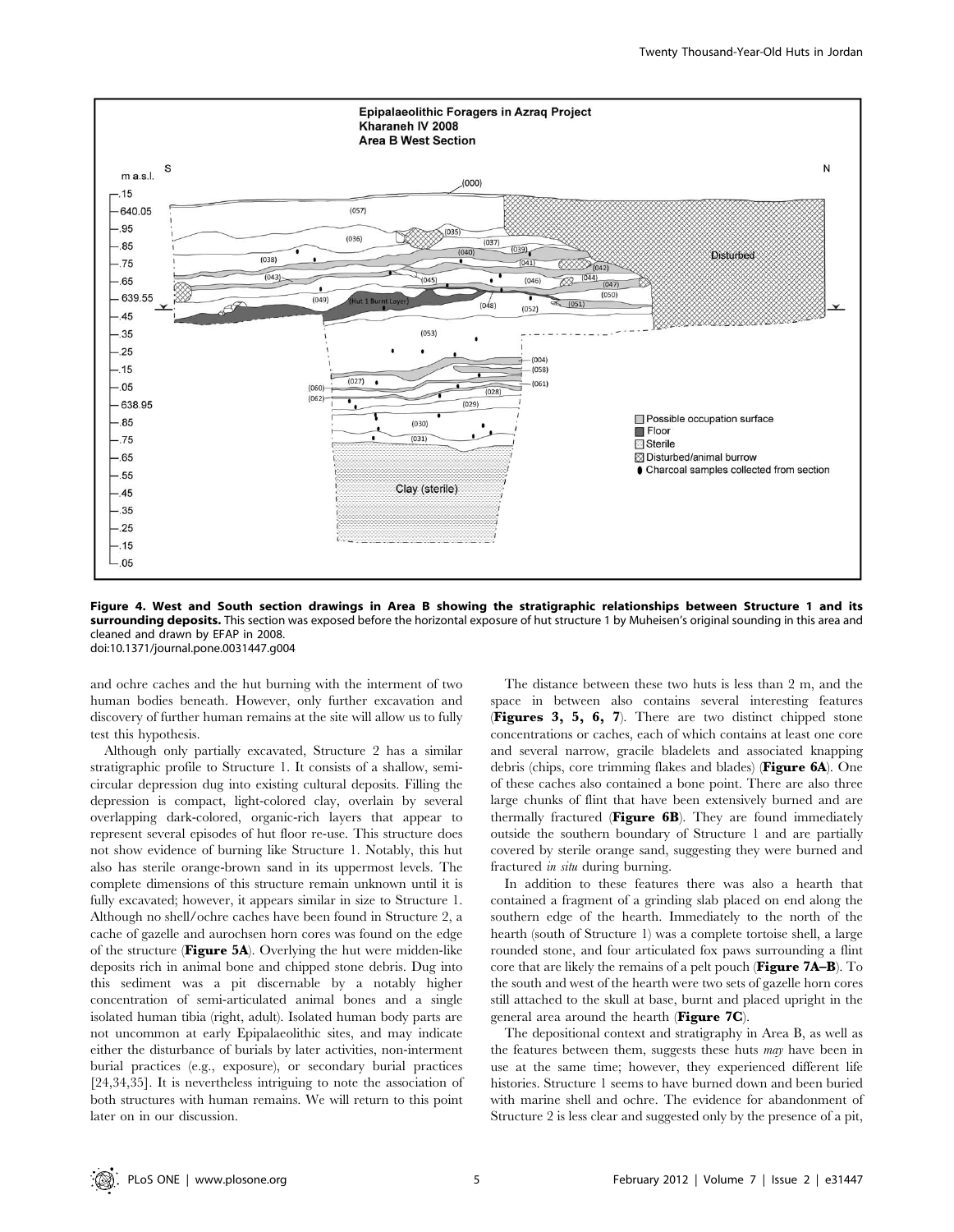

Figure 5. The structures at Kharaneh IV. Two Early Epipalaeolithic structures at Kharaneh IV, showing close-ups of features associated with the structures, including (A) a cache of burned gazelle and aurochsen horn cores at the edge of Structure 2, (B) a large stone associated with three caches of red ochre and pierced marine shells, and (C) articulated Bos primigenius lumbar vertebrae and ground stone fragments in the hut foundations. doi:10.1371/journal.pone.0031447.g005

filled densely with animal bones, and the isolated human tibia, overlying it.

## Discussion

## Epipalaeolithic Architecture

The two huts from Area B are not the only evidence for structures at Kharaneh IV, although they are certainly the clearest discrete features. Area A is characterized by a lithic industry with strong Geometric Kebaran affinity, called Phase D by Muheisen [36], but somewhat distinct from contemporary assemblages documented elsewhere. It consists of trapezes and rectangles, which show a remarkable degree of variation in shape, backing and distal and proximal modification. Seven AMS measurements from Area A date this industry to between 18.6 and 18.8 ka cal BP, although the lithic industry is largely Middle Epipalaeolithic



Figure 6. Close-up photograph of A) one of the two chipped stone caches located between Structures 1 and 2. Note the addition of a bone point to this lithic cache. B) In situ burned and fractured flint associated with Structure 1. doi:10.1371/journal.pone.0031447.g006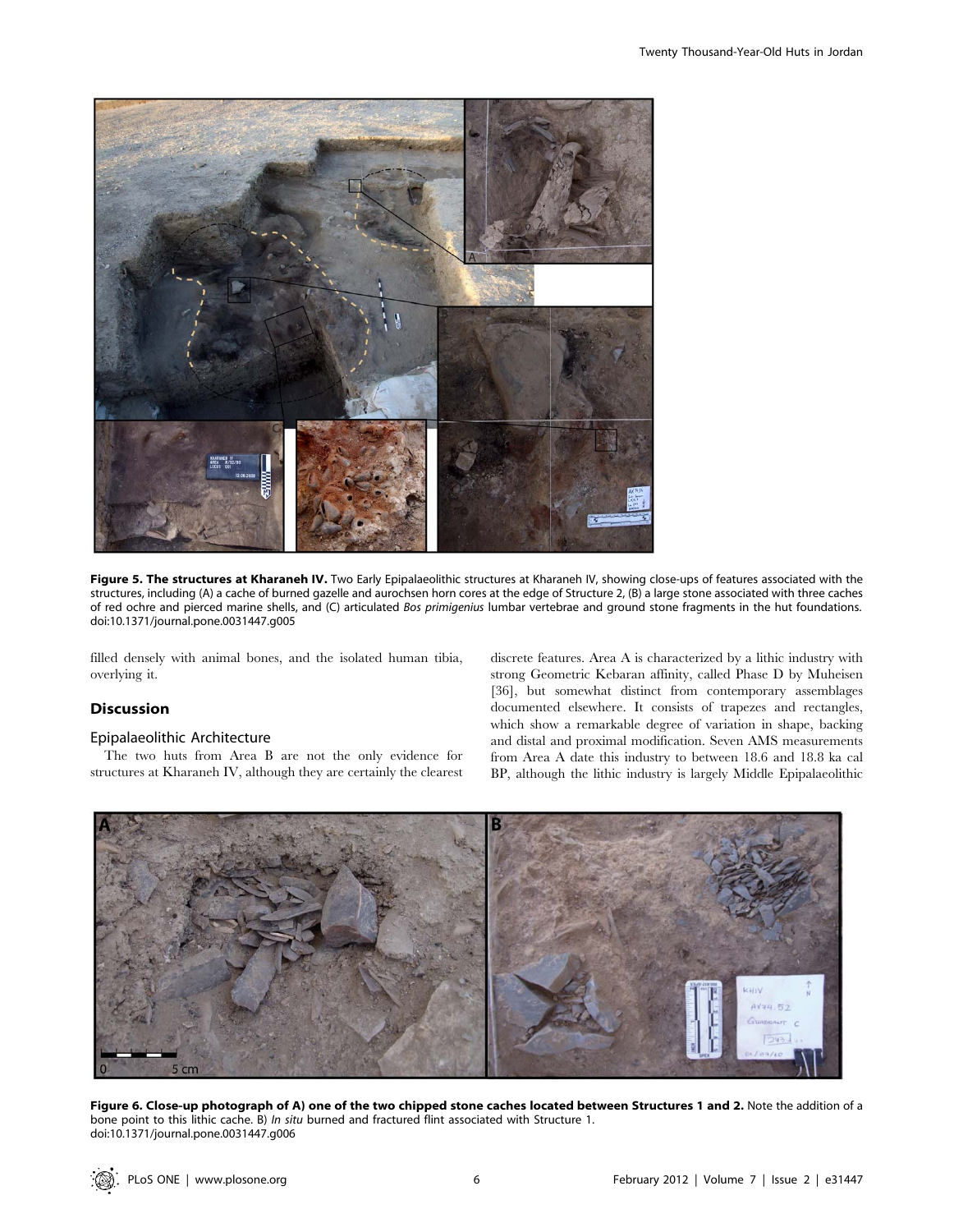

Figure 7. Close-up photographs of A–B) four articulated fox paws surrounding a worked flint bladelet core (B), probably representing the remains and contents of a fox pelt pouch and C) burnt gazelle horn cores still attached to skull at base, standing upright, adjacent to Structure 2. doi:10.1371/journal.pone.0031447.g007

(Geometric Kebaran) in character. Despite its early date, recent reevaluations of Epipalaeolithic radiocarbon data suggests great overlap between the Early and Middle Epipalaeolithic, the implications of which are beyond the scope of this paper [37]. Features associated with this industry in Area A include several overlapping compacted earthen surfaces that are associated with a number of hearths ringed by small post-holes. These surfaces do not appear to be confined within any larger structure and may instead represent outdoor activity areas for food processing – a rarely documented feature in the Middle Epipalaeolithic. Partiallyarticulated gazelle carcasses and horn cores, as well as the remains of other large game, point towards intensive food processing activities taking place on these surfaces, perhaps including the butchery and preservation of gazelle meat. For example, the postholes around the hearths may represent drying racks for meat collected from the large numbers of gazelle carcasses.

The discovery of two hut structures at Kharaneh IV, when put together with existing data from Ohalo II and other sites, allows us to place their construction, use and, in the case of Kharaneh IV, possible intentional destruction, within the wider picture of the architectural development in the region. Indeed, huts are not new to the Early Epipalaeolithic and beyond Kharaneh IV and Ohalo II dwellings have been found at a number of other sites, including as Ein Gev I, Nahal Hadera V and Azariq XIII [38]. Yet, durable architecture is really only associated with the Late Epipalaeolithic Natufian and includes stone-built circular structures found at large and dense sites (sometimes also called base camps). Archaeologists have tended to contrast the flimsy, ephemeral, short-term dwellings of the Early and Middle Epipalaeolithic with the more durable, long-lived and solidly-built constructions of the (Early) Natufian [3]. This is further exemplified by reference to earlier Epipalaeolithic structures as 'huts' and later Natufian and early Neolithic structures as 'houses/homes' (see also discussion in [31]). However, that supposedly more 'solid' constructions do not imply more permanent occupation or long-term use has not gone unnoticed by researchers [3,28,29]. The apparent contrast between earlier Epipalaeolithic and Natufian structures is further highlighted by an increasing emphasis on the non-domestic, ritual use of structures during the Natufian and the Pre-Pottery Neolithic A, and lack of evidence for (but acknowledgement of the possibility of) these 'special' uses in earlier phases [3,38,39].

New discoveries from Kharaneh IV add to a steadily growing corpus of evidence for Early and Middle Epipalaeolithic dwellings.

For example, at the nearby Early Epipalaeolithic site of Jilat 6, small excavations revealed an artificially pigmented ochre surface interpreted as the possible floor of a structure [8]. The two dwelling structures in Area B further document that these are not uncommon features of Early Epipalaeolithic sites. Kharaneh IV is unparalleled in size and artifact density for the entire Epipalaeolithic, Natufian included, and, thus, leads us to question whether we should think of sites such as Kharaneh IV or Ohalo II within existing models of Epipalaeolithic mobility as repeatedly revisited locales within a highly mobile hunting and gathering settlement strategy [40]. There is no reason to assume that stone-built architecture is necessarily more durable than the structures described in this paper or the Ohalo II huts, especially since the walls of Natufian houses are rarely over 2–3 courses in height and may have also had organic superstructures. It is also worth noting that at one of the best-studied Natufian sites in southwest Asia, Tell Abu Hureyra, where year-round occupation and cereal cultivation are said to have first appeared, stone buildings are apparently absent (albeit the Natufian deposits are comparatively small exposures) and with pit and post-hole dwellings present instead [41]. We argue here that Kharaneh IV's size, density, and the presence of structures in both Early and Middle Epipalaeolithic occupations, illustrates that the site was occupied over multiple seasons and sometimes involved the repeated gathering of considerable numbers of people, perhaps as part of customary economic or social events [23,25]. The Kharaneh IV dwellings therefore shed important insights into occupation of the Azraq Basin and contribute greatly to our bigger picture understanding of Late Pleistocene settlement patterns, the onset of sedentism, and the origins of architecture in southwest Asia.

Several scholars have stressed the symbolic importance of early houses as homes and centers of both ritual and family life when Neolithic villages appeared widely across southwest Asia [3,38,39,42–45]. Furthermore, the symbolic associations between houses and ritual/symbolic practices are fairly clearly demonstrated in the Natufian. For example, ''In addition to major changes in the size and scope of architectural features during the course of the Natufian, the evidence clearly indicates that these encompassed not only profane aspects but were also imbued with intense symbolic correlates.'' [38] Slabs of limestone incised with geometric patterns at Wadi al-Hammeh 27 or the repeated placement of caches of colored pebbles on the floor of structures at Ain Mallaha (Eynan), as well as the interment of the dead beneath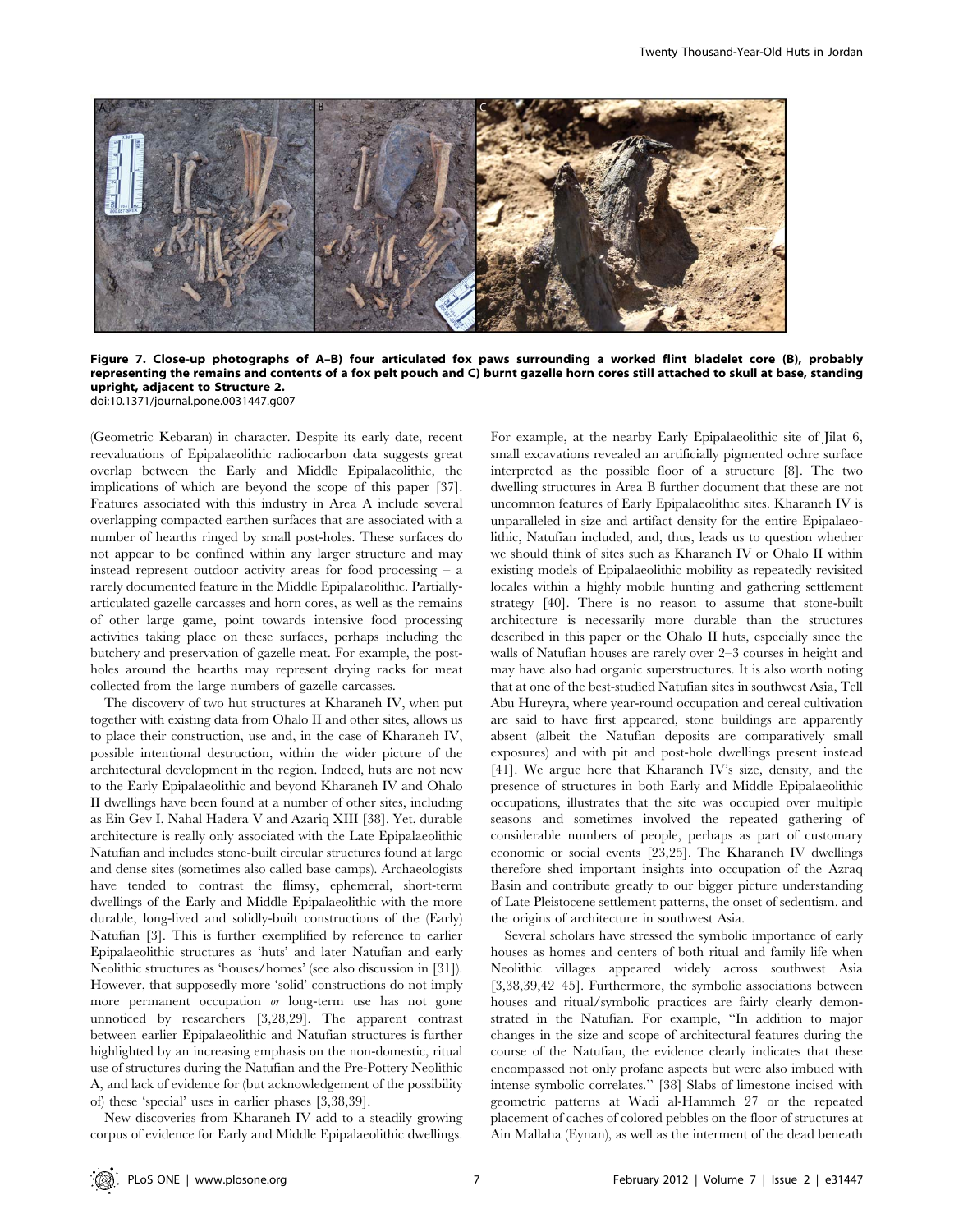house floors (at Eynan and Hayonim Cave), have all been provided as examples for these symbolic associations. Despite acknowledgement of the probable symbolic aspects of Early and Middle Epipalaeolithic dwellings and related structures, they have rarely been addressed in any detail – a factor likely related to the rarity of such structures to-date. Now, sites such as Kharaneh IV, Ohalo II, and others, allow us to examine changes in the size and scope of early architecture, and the relationships between ritual and mundane, within a longer time frame. While there is general agreement that developments within the Natufian and Neolithic had their origins earlier in the Epipalaeolithic (e.g., [15,16]), the data presented here provide further and tangible demonstrations of this trend.

The evidence presented here for the placement of ochre and pierced marine shell caches, possibly intentional burning of Structure 1, human remains, and the associated caches between the two dwellings at Kharaneh IV reinforce that Natufian and early Neolithic instances of symbolism associated with domestic structures are not new or unique. Previous distinctions between mobile Early/Middle Epipalaeolithic groups and later Natufians used the argument that sedentism (presumed on the basis of large, dense sites, non-portable ground stone, and stone buildings) and social complexity (presumed largely from portable art and ornamentation, cemeteries, and caches), and its associated symbolic behavior, arose with the onset of the Natufian period [42,46,47]. An increasing corpus of data from earlier Epipalaeolithic sites demonstrate both a longer time depth for these behaviors and that searching for the 'first' huts, houses, sedentary sites or ritual behaviors, as we currently understand them, may be a futile enterprise. The Kharaneh IV structures and the associations between their destruction, ochre-pierced marine shell caches and, possibly, human remains would seem to indicate that our distinctions between domestic and symbolic are still unclear and may hinder a more nuanced understanding of the changes and transformations in human behavior throughout the Epipalaeolithic and Neolithic in southwest Asia.

#### The Azraq Landscape

One of EFAP's primary archaeological questions regarding occupation of Kharaneh IV, now in one of the driest areas of the region, is why people chose this location and repeatedly occupied the site at least a thousand years. Off-site and on-site geomorphological work demonstrates that the Late Pleistocene landscape was very different from that of today. Instead of a marginal environment, the conditions prevailing during the LGM appear to have facilitated a moister local climate than today with the likelihood of year-round rivers and bodies of standing water outside of the oasis, in a landscape that supported a diversity of plant and animal species and extensive and intensive human occupation [19]. Large amounts of charcoal from the archaeological deposits support a reconstruction of grasslands and trees (e.g., chenopods, tamarisk, wild pistachio), with availability of a diversity of plant species for food, fuel, and construction. In essence, rather than being a marginal desert environment removed geographically from the social and cultural transformations occurring to the west, the Azraq Basin and, especially, Kharaneh IV was an attractive locale for repeated and prolonged occupation, long before the appearance of Natufian base camps.

To-date, Epipalaeolithic sites with hut structures have only been documented in the western and southern (northern Negev) parts of the southern Levant – the former of these areas sometimes referred to as the Mediterranean core (see [3,38] for a detailed overview of the evidence). Their presence here has suggested that this area was more amenable to long-term occupation and, thus, the foci of cultural developments [38,46]. We suggest that the structures at Kharaneh IV, and repeated occupation of the site suggested by the Early and Middle Epipalaeolithic deposits, are evidence that longterm occupation or aggregation sites were not just isolated to the presumably rich Mediterranean zone. They are also found in the higher altitude  $(>=0.600 \text{ m as})$  and ecologically-distinct Azraq Basin in eastern Jordan. The nature and types of occupation we see at Kharaneh IV helps shed light onto how we understand the development of sedentism and architecture in the Late Epipalaeolithic Natufian (see also [38]). We see now that the scope of these transitions is larger than previously thought and, indeed, the movement of and interaction between Early and Middle Epipalaeolithic groups are quite widespread and intensive.

The evidence for hut structures in the Early Epipalaeolithic, at Kharaneh IV and elsewhere, demonstrates that these were features of repeatedly-occupied, probably multi-season, sites. Furthermore, these structures pre-date Natufian stone architecture and were not confined to the supposedly lush Mediterranean zone of the Levant. Although detailed analyses of the huts, their sediments, and associated artifacts are ongoing they provide evidence that the Ohalo II structures are not isolated instances. Perhaps more importantly for this discussion, the Kharaneh IV huts show that the local environment could support long-term settlement which, together with palaeoenvironmental evidence for well-watered environments near the site [17,19], suggests that this was far from a 'marginal' environment. The 20,000 year-old huts at Kharaneh IV provide direct new evidence for the complex nature of settlement and long-distance social relations at Jordan's elusive aggregation sites and demonstrates that dense, large-scale settlements appeared early in the Epipalaeolithic record in the now-desert areas of eastern Jordan that were once productive grasslands with significant water sources.

#### Materials and Methods

The field work under discussion here was carried out during three excavation seasons between 2008 and 2010. All necessary permits were obtained from the Department of Antiquities of Jordan for the described field studies.

A main focus of EFAP's work is to reconstruct the Late Pleistocene palaeoenvironment to contextualize hunter-gatherer behavior; therefore, field work necessarily integrates archaeological, biological, and geomorphological datasets. We have begun to reconstruct a picture of site occupation, subsistence behaviors, and some of the social aspects of repeated occupation. To provide a more holistic reconstruction of landscape and land use EFAP is undertaking a rigorous program of sampling for archaeobotanical remains and conduct flotation for 100% of all subsurface deposits. The excellent preservation conditions in this now-desert environment enable the collection of botanical remains that are not often preserved on archaeological sites of any period. The result is an extensive record of habitat change and plant use, as well as the ability to radiocarbon date all contexts.

The site is excavated in a grid system 200 m (east-west) by 140 m (north-south) in size, covering an area slightly larger than the surface spread of artefacts to allow for future exploration (if required) off-site to the north and east. The grid is labelled with an alphanumeric system beginning in the southwestern-most square metre of the gridded universe, and has a letter designation running along the Y-axis (north-south) and a number designation running along the X-axis. Each  $1 \text{ m}^2$  is identified by its SW corner alphanumeric designation such that the southwestern-most  $1 \text{ m}^2$ of the site is labelled Square A1. All other  $1 \text{ m}^2$  excavation units follow this same system.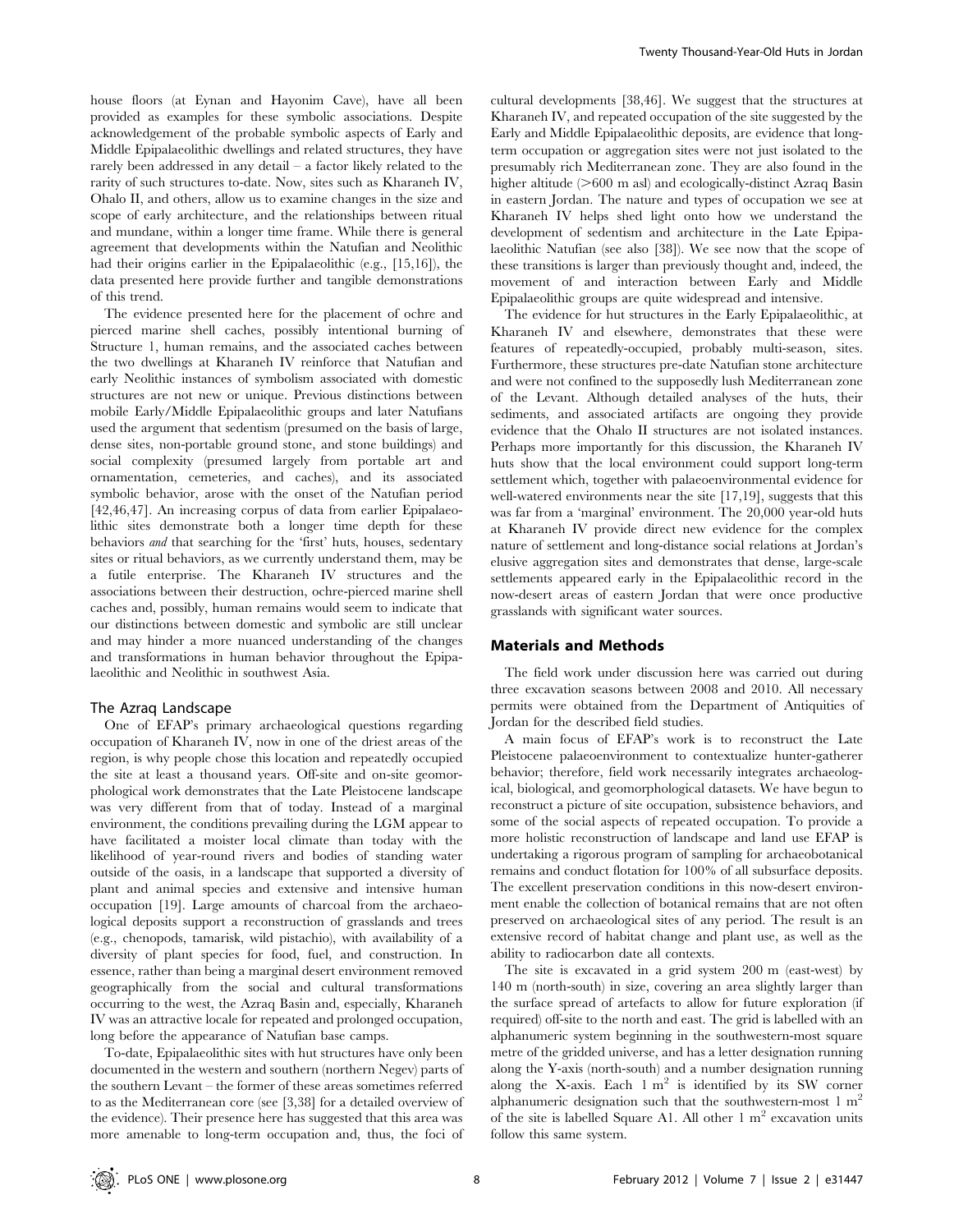Excavations have focussed in two main areas, Area A and Area B, but  $1\times1$  m test trenches have been placed in several locations across the surface of the site and a  $9\times1$  m geological trench traced the transition from on-site occupational deposits to the modern wadi margins. A total of  $104 \text{ m}^2$  have been excavated to-date. In both Area A and Area B, excavation was conducted on our basic site grid of  $1\times1$  m excavation squares. However, sometimes these squares were subdivided into  $50\times50$  cm quadrants or  $25\times25$  cm sub-quadrants where dictated by the stratigraphic context (e.g., the presence of features such as hearths, pits, floors). Structure 1 was excavated in  $25\times25$  cm sub-quadrants. Vertical subdivisions of natural and cultural stratigraphic layers into 5–10 cm thick spits were used in order to record as much spatial information as possible. For the uppermost disturbed levels we screened 100% of excavated deposits on-site through 4 mm and 2 mm mesh. However, this proved to be very time-consuming on-site given the density of flint and bone from surface deposits. Given the potential for preservation of plant and animal remains that could greatly inform us on season and duration of occupation at the site, as well as on-site activities and subsistence practices, 100% of deposits were collected for flotation in the field lab. Flotation was conducted daily in the field lab along with sorting of the 4 mm

### References

- 1. Bar-Yosef O (1998) The Natufian Culture in the Levant: Threshold to the Origins of Agriculture. Evolutionary Anthropology 6: 159–177.
- 2. Belfer-Cohen A, Bar-Yosef O (2000) Early Sedentism in the Near East: A Bumpy Ride to Village Life. In: Kuijt I, ed. Life in Neolithic Farming Communities: Social Organization, Identity, and Differentiation. New York: Kluwer Academic/Plenum Publishers. pp 19–37.
- 3. Goring-Morris AN, Belfer-Cohen A (2008) A Roof Over One's Head: Developments in Near Eastern Residential Architecture Across the Epipalaeolithic-Neolithic Transition. In: Bocquet-Appel J-P, Bar-Yosef O, eds. The Neolithic Demographic Transition and its Consequences. New York: Springer. pp 239–286.
- 4. Nadel D, ed. Ohalo II. A 23,000-year-Old Fisher-Hunter-Gatherer's Camp on the Shore of the Sea of Galilee. Haifa: Reuben and Edith Hecht Museum, University of Haifa.
- 5. Nadel D, Belitzky S, Boaretto E, Carmi I, Heinemeier J, et al. (2001) New Dates From Submerged Late Pleistocene Sediments in the Southern Sea of Galilee, Israel. In: Bruins HJ, Carmi I, Boaretto E, eds. Radiocarbon: Near East Chronology, Archaeology and Environment. Tuscon: University of Arizona. pp 1167–1178.
- 6. Nadel D (1995) The Organization of Space in a Fisher-Hunter-Gatherers Camp at Ohalo II, Israel. In: Otte M, ed. Nature et Culture: Colloques de Liège. Liège: Université de Liège. pp 373-388.
- 7. Nadel D, Werker E (1999) The oldest ever brush hut plant remains from Ohalo II, Jordan Valley, Israel (19 000 BP). Antiquity 73: 755–764.
- 8. Garrard A, Byrd B (1992) New dimensions to the epipalaeolithic of the Wadi el-Jilat in Central Jordan. Paléorient 18: 47–62.
- 9. Garrard A, Baird D, Byrd B (1994) The chronological basis and significance of the Late Palaeolithic and Neolithic sequence in the Azraq Basin, Jordan. In: Bar-Yosef O, Kra R, eds. Late Quaternary Chronology and palaeoclimates of the Eastern Mediterranean Radiocarbon. pp 177–199.
- 10. Betts AVG, ed. The Harra and the Hamad: Excavations and Surveys in Eastern Jordan, Volume 1. Sheffield: Sheffield Academic Press.
- 11. Copeland L, Hours F, eds. The Hammer on the Rock: Studies in the Early Palaeolithic of Azraq, Jordan Part I. Lyon: C.N.R.S. Universite Lumiere.
- 12. Rollefson G, Quintero L, Wilke P (2001) Azraq Wetlands Survey 2000, Preliminary Report. Annual of Department of Antiquities of Jordan 45: 71–81.
- 13. Muheisen M (1988) The Epipalaeolithic phases of Kharaneh IV. In: Garrard A, Gebel H, eds. The Prehistory of Jordan: The State of Research in 1986. Oxford: British Archaeological Reports 396. pp 353–367.
- 14. Goring-Morris AN (1995) Complex hunter-gatherers at the end of the Paleolithic (20,000-10,000 BP). In: Levy TE, ed. The Archaeology of the Holy Land. London: Leicester University Press. pp 141–168.
- 15. Goring-Morris AN, Hovers E, Belfer-Cohen A (2009) The Dynamics of Pleistocene and Early Holocene Settlement Patterns and Human Adaptations in the Levant: An Overview. In: Shea J, Lieberman D, eds. Transitions in Prehistory: Essays in Honor of Ofer Bar-Yosef. Oxford: Oxbow Books. pp 185–252.
- 16. Goring-Morris N, Belfer-Cohen A (1998) The articulation of cultural processes and the late quaternary environmental changes in Cisjordan. Paléorient 23: 71–93.
- 17. Jones M, Richter T, Allcock S, Maher L, Martin L, et al. (2010) Late Pleistocene environments of occupation in the Azraq Basin, Jordan. 7th International

heavy fraction from flotation. In addition, samples were systematically collected for micro-artefacts, micro-fauna, micromorphology, and soil analyses that aid in reconstructing activities at the site and general site-formation processes.

## Acknowledgments

We thank the Kharaneh IV field crews of 2008–2010, our local Department of Antiquities Representative for 2010, Zuhayr al-Zubay, and the Director General of the Department of Antiquities of Jordan for their support. We would like to acknowledge a special thank you to our collaborator Ahmad Lash for his help and support with our community initiatives and our work on-site. We also thank Nigel Goring-Morris and Ofer Bar-Yosef for comments and comparative information during excavation of the hut structures. Thank you also to two anonymous reviewers for their comments on this paper.

#### Author Contributions

Conceived and designed the experiments: LAM TR DM MJ LM JTS. Performed the experiments: LAM TR DM. Analyzed the data: LAM TR DM MJ LM JTS. Contributed reagents/materials/analysis tools: LAM TR JTS. Wrote the paper: LAM TR JTS.

Conference on the Archaeology of the Ancient Near East. London: The British Museum.

- 18. Maher L (2010) People and their places at the end of the Pleistocene: evaluating perspectives on physical and cultural landscape change. In: Warren G, Finlayson B, eds. Landscapes in Transition: Understanding hunter-gatherer and farming landscapes on the early Holocene of Europe and the Levant. London: CBRL Monographs. pp 34–44.
- 19. Jones M, Richter T (2011) Palaeoclimatic and archaeological implications of Pleistocene and Holocene environments in Azraq, Jordan. Quaternary Research 76: 363–372.
- 20. Maher L, Richter T, Stock J, Jones M (In press) Preliminary Results from Recent Excavations at the Epipalaeolithic Site of Kharaneh IV. In: Khraysheh F, Rollefson G, eds. Jordan's Prehistory: Past and Future Research. Amman: Department of Antiquities of Jordan.
- 21. Richter R (2011) Nebekian, Qalkhan and Kebaran: variability, classification and interaction. New insights from the Azraq Oasis. In: Healey E, Campbell S, Maeda O, eds. The State of the Stone Terminologies, Continuities and Contexts in Near Eastern Lithics. Berlin: ex oriente. pp 33–49.
- 22. Richter T, Alcock S, Jones M, Maher L, Martin L, et al. (2010) New light on Final Pleistocene settlement diversity in the Azraq Basin: some preliminary results from Ayn Qasiyah. Paléorient 35: 49–68.
- 23. Richter T, Garrard A, Allcock S, Maher L (2011) Interaction Before Agriculture: Exchanging Material and Shared Knowledge in the Final Pleistocene Levant. Cambridge Archaeological Journal 21: 95–114.
- 24. Richter T, Stock JT, Maher L, Hebron C (2010) An Early Epipalaeolithic Sitting Burial from the Azraq Oasis, Jordan. Antiquity 84: 1–14.
- 25. Martin L, Edwards Y, Garrard A (2010) Hunting Practices at an Eastern Jordanian Epipalaeolithic Aggregation Site: The Case of Kharaneh IV. Levant 52: 107–135.
- 26. Enzel Y, Amit R, Dayan U, Crouvi O, Kahana R, et al. (2008) The climatic and physiographic controls of the eastern Mediterranean over the late Pleistocene climates in the southern Levant and its neighboring deserts. Global and Planetary Change 60: 165–192.
- 27. Robinson SA, Black S, Sellwood BW, Valdes PJ (2006) A review of palaeoclimates and palaeoenvironments in the Levant and Eastern Mediterranean from 25,000 to 5000 years BP: setting the environmental background for the evolution of human civilisation. Quaternary Science Reviews 25: 1517–1541.
- 28. Boyd B (2006) On sedentism in the Later Epipalaeolithic (Natufian) Levant. World Prehistory 38: 164–178.
- 29. Edwards P (1989) Problems of recognizing earliest sedentism: the Natufian example. Journal of Mediterranean Archaeology 2: 5–48.
- 30. Hardy-Smith T, Edwards PC (2004) The Garbage Crisis in prehistory: artefact discard patterns at the Early Natufian site of Wadi Hammeh 27 and the origins of household refuse disposal strategies. Journal of Anthropological Archaeology 23: 253–289.
- 31. Finlayson B, Mithen SJ, Najjar M, Smith S, Maricevi D, et al. (2011) Architecture, sedentism, and social complexity at Pre-Pottery Neolithic A WF16, Southern Jordan. Proceedings of the National Academy of Sciences 108(20): 8183–8188.
- 32. Rolston SL (1982) Two prehistoric burials from Qasr Kharaneh. Annual of the Department of Antiquities of Jordan 26: 221–222.